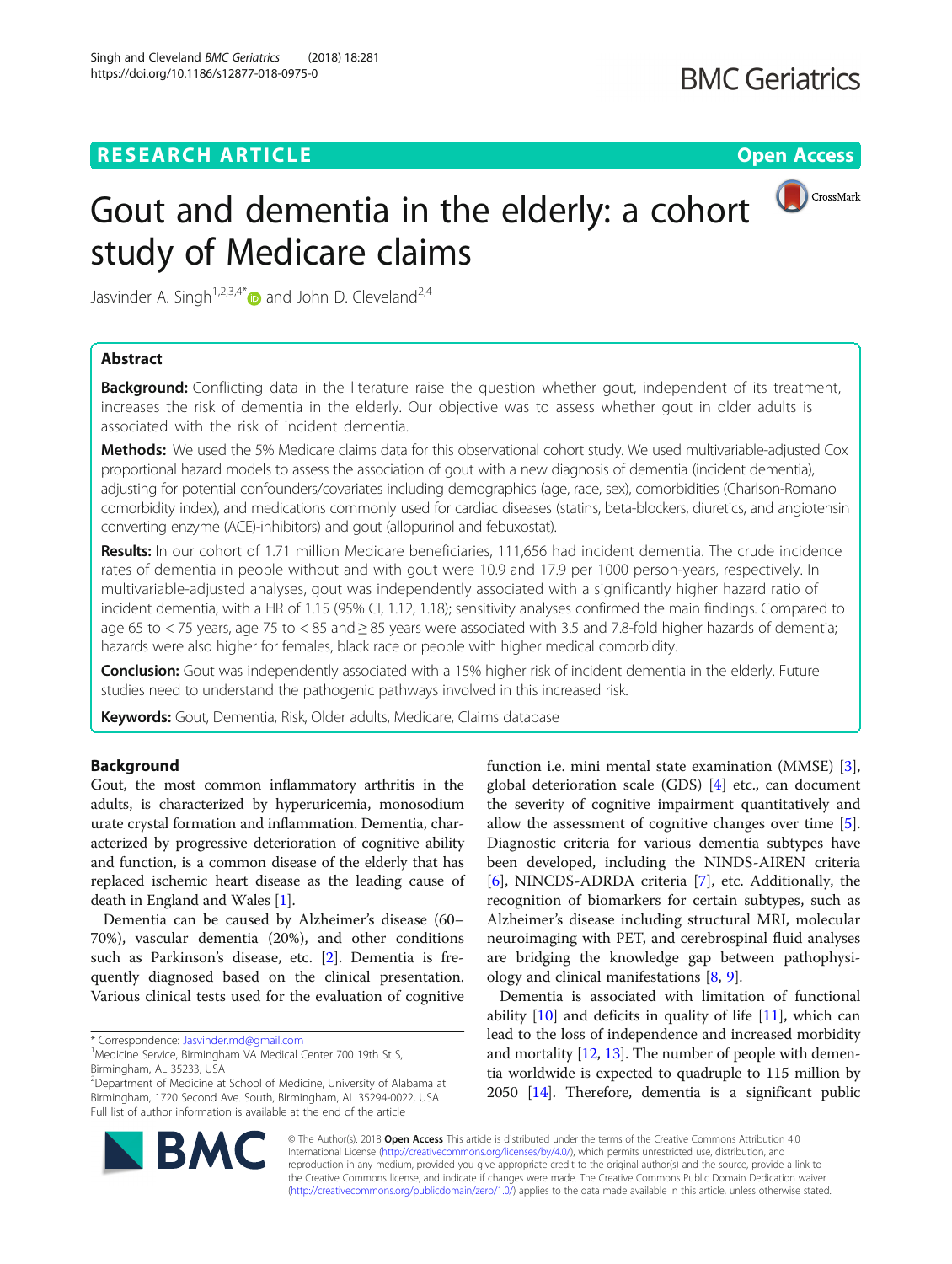health problem of increasing impact. Studies are needed to identify novel risk factors for dementia beyond demographics, cardiovascular disease and head injury [[15\]](#page-6-0). Identification of novel risk factors can lead to back-to-the-bench translational studies and identify new pathways and mechanisms of dementia.

The pursuit of a link between gout/hyperuricemia and dementia has led to contradictory results. Most observational studies, including population-based studies, showed that hyperuricemia was associated with a higher risk of dementia and cognitive dysfunction [\[16](#page-6-0)–[21\]](#page-7-0), while a few studies found hyperuricemia to be associated with a lower risk of dementia [\[22,](#page-7-0) [23](#page-7-0)].

Recently, a large French population-based study in the elderly (65 years or older) showed that hyperuricemia was associated with a higher risk of dementia and with MRI changes of aging in the brain (extensive white matter hyperintensity volume;  $p = 0.10$ ), providing the first clinical-pathological correlation to-date between hyperuricemia and brain changes [[24\]](#page-7-0). One of the studies that found gout to be associated with a reduced risk of dementia found this risk reduction to be limited to treated gout patients (urate-lowering drugs or colchicine) and no association was found in untreated gout patients [[23\]](#page-7-0), indicating that protection against dementia risk in patients with gout may be medication-related. These observations raise the question whether gout, independent of its treatment, increases the risk of dementia in the elderly, which our study aimed to address. As a secondary study objective, we also assessed whether this risk varied by demographic features or the presence of common comorbidities.

# Methods

# Data sources and study sample

We used the 5% random Medicare claims sample from 2006 to 2012 for this cohort study. Data were obtained from the Centers for Medicare and Medicaid Services (CMS) data warehouse. We followed the with the Strengthening of Reporting in Observational studies in Epidemiology (STROBE) guideline for reporting the methods and results of our study. People were eligible for this study if they were enrolled in Medicare fee-for-service (Parts A, B) and not enrolled in a Medicare Advantage Plan from 2006 to 2012, and resided in the U.S. The study was approved by the Institutional Review Board (IRB) at the University of Alabama at Birmingham (UAB).

## Predictor of interest and covariates

Gout, confirmed by the existence of two claims at least 4-weeks apart with an International Classification of Diseases, ninth revision, common modification (ICD-9-CM) code of 274.xx, was our main predictor of interest. This definition has high accuracy with sensitivity of 90% and specificity of 100% [[25\]](#page-7-0). People without gout at baseline were are the risk of being diagnosed with gout during the follow-up. The diagnosis of gout had to precede the diagnosis of dementia, i.e., we included all prevalent cases of gout at the beginning of study window and all new gout cases during study period, as long as the gout diagnosis preceded the diagnosis of dementia. We excluded people with only one claim for gout from the analysis.

We included several covariates and potential confounders. Demographic characteristics including age, sex and race were obtained from the Medicare beneficiary summary file. Comorbidity was assessed from all inpatient and outpatient claim files that included diagnosis codes and claim dates from Medicare part A and B files, and calculated using the Charlson-Romano index, which is a commonly used validated weighted comorbidity index, developed for the claims data  $[26]$  $[26]$ . Similarly, we used ICD-9-CM codes from all inpatient and outpatient claim files to identify hypertension, hyperlipidemia, and coronary artery disease. All demographics except age were assessed at baseline. Age was a time-varying covariate, which was allowed to change during the study follow-up. Common medications for the treatment of cardiovascular diseases (statins, beta-blockers, diuretics, and angiotensin converting enzyme (ACE)-inhibitors) and for urate-lowering in gout (allopurinol and febuxostat) were included, data derived from the Medicare part D file that contains all prescription claims (dose, supply, and drug name). Medication use variables were modeled as time-varying covariates, i.e., allowed to vary throughout the study period.

## Dependent variable/outcome of interest

The outcome of interest was incident dementia, identified by the occurrence of two claims at least 4-weeks apart with ICD-9-CM codes for 290.xx, 294.1x, or 331.2, using the same codes as the Quan-Charlson index, a validated medical comorbidity index, with no claims for dementia in the baseline period of at least 1 year (1/1/ 2005 to 12/31/2005). This approach is valid, with positive and negative predictive values of 96 and 98% and specificity of 100% [[27](#page-7-0)].

## Statistical analyses

We used a person-day file, assessing risk of outcome each day of follow-up. The time origin for analyses was the time for the second claim of gout. The study follow-up for each person was censored at the time of the occurrence of incident dementia, end of the study period (12/31/2012) or death, whichever occurred first.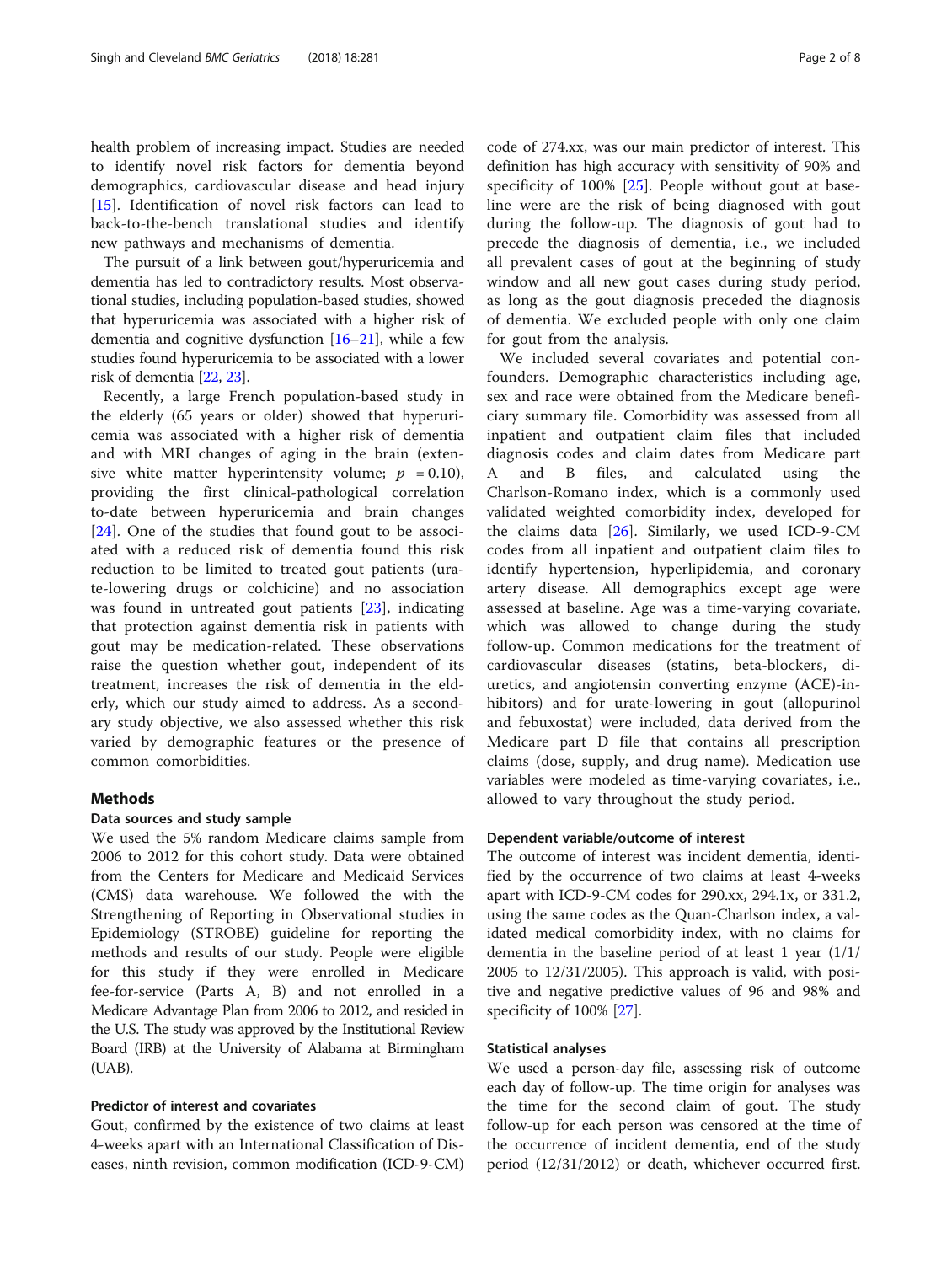Crude incidence rates were calculated per 1000 person-years for incident dementia in people with or without gout. Unadjusted characteristics were compared using a t-test or a chi-square test, as appropriate. We used a multivariable-adjusted Cox proportional hazard analysis to examine the association of gout with incident dementia, controlling for demographics, comorbidity and medication use (model 1). We calculated hazard ratios (HR) and 95% confidence intervals (CI). Sensitivity analyses substituted continuous Charlson-Romano index score with categorical score (model 2) or individual comorbidities plus hypertension, hyperlipidemia, and coronary artery disease (model 3).

## Results

There were 1,712,821 Medicare beneficiaries in our study cohort. Of these, 111,656 had incident dementia during the study follow-up. With 106,346 incident dementia cases in people without gout and 5310 dementia cases in people with gout, the crude incidence rates were 10.9 and 17.9 per 1000 person-years, respectively. The mean (SD) [median; interquartile range] time from the diagnosis of gout to the diagnosis of dementia was 2.3 years (1.7) [2.0; 0.9 to 3.5].

Compared to people who did not develop dementia, people who developed incident dementia were 5 years older, more likely to be female, Black, have higher Charlson-Romano score and higher prevalence of all Charlson-Romano comorbidities except AIDS (Table [1](#page-3-0)). Hypertension, hyperlipidemia and coronary artery disease were more frequent in people with dementia, compared to people without (Table [1](#page-3-0)).

In multivariable-adjusted analyses, gout was independently associated with a significantly higher hazard ratio of incident dementia, with a HR of 1.15 (95% CI, 1.12, 1.18), an association that persisted in sensitivity analyses (Table [2](#page-4-0)). Compared to age  $65$  to  $\lt 75$  years, older age groups were associated with 3.5 and 7.8-fold higher hazards of dementia; hazards were also higher for females, Black race or people with higher medical comorbidity (Table [2\)](#page-4-0).

Subgroup analyses indicated that there were minor dif-ferences by race, age and sex (Fig. [1](#page-5-0)), but all hazard ratios between gout and incident dementia were significant across categories of these variables. Gout was significantly associated with dementia in patients without key comorbidities (CAD, hyperlipidemia, CVD, diabetes, hypertension) with HR ranging 1.2–1.5, but not in patients with each of these comorbidities, except a borderline association in those with CAD, with HR of 1.07 (95% CI, 1.01 to 1.14; Fig. [1\)](#page-5-0).

# **Discussion**

In this study, we found that elderly people with gout had a 15–18% higher hazard of dementia, compared to people without gout, after adjusting for effects of age, sex, race, medical comorbidities, and common medications for cardiac diseases and gout. As expected this association was statistically significant in this study with a large sample size, but the relative increase in risk was small. On the other hand, the population of Americans 65 years or older is predicted to grow from 34.4 million in 2000 to  $> 70$  million in 2030 [\[28\]](#page-7-0). Given the significant associated morbidity and mortality of dementia in this age group and its common occurrence in this age group  $[1, 29-31]$  $[1, 29-31]$  $[1, 29-31]$  $[1, 29-31]$  $[1, 29-31]$  $[1, 29-31]$ , even this small increase in dementia risk makes this finding clinically relevant. Older age was a strong risk factor for dementia, although female sex, Black race and higher comorbidity were also significantly associated with higher risk of dementia.

A higher risk of dementia in people with gout should not be surprising, since gout is associated with hyperuricemia, chronic inflammation and oxidative stress, and several or all of these mechanisms may play a key role in the pathogenesis of dementia. Recently noted positive association of hyperuricemia with MRI lesions, extensive white matter hyperintensity volume (a biomarker of small vessel disease;  $p = 0.10$ ) in elderly people with gout  $[24]$  $[24]$ , is consistent with our finding of higher risk of dementia in the elderly with gout. Evidence links oxidative stress to neurodegenerative processes in dementia is accumulating [[32\]](#page-7-0). Animal studies show that associated oxidative damage in brain precedes Aß-amyloid deposition and neuronal injury [\[33](#page-7-0)]. The conversion of hypoxanthine into uric acid by xanthine oxido-reductase (XOR) system involves two steps and leads to the formation of superoxide species that increases oxidative stress. Thus, oxidative stress may be the final common pathway in both gout and dementia, that can at least partially explain the increased risk of dementia in elderly people with gout. A better understanding of pathways that lead to higher risk of dementia in people with gout will not only improve our understanding of this association between two common conditions in the elderly population, but may also pave the path for discovery of new treatments targeting these pathways to prevent or delay the onset of dementia. The elderly population in the U.S. that is 65 years or older is predicted to grow from 34.4 million in 2000 to > 70 million in 2030, indicating that studies of potential risk factors of common public health problems in this population, such as dementia, are needed.

Additionally, research has shown that uric acid has both a pro-oxidant action [[34](#page-7-0), [35\]](#page-7-0) and an anti-oxidant action [\[36](#page-7-0), [37\]](#page-7-0). While the former is potentially neurotoxic, the latter may make uric acid potentially neuroprotective. Some have proposed that hyperuricemia is associated with elevated total serum antioxidant capacity among individuals with atherosclerosis, indicating that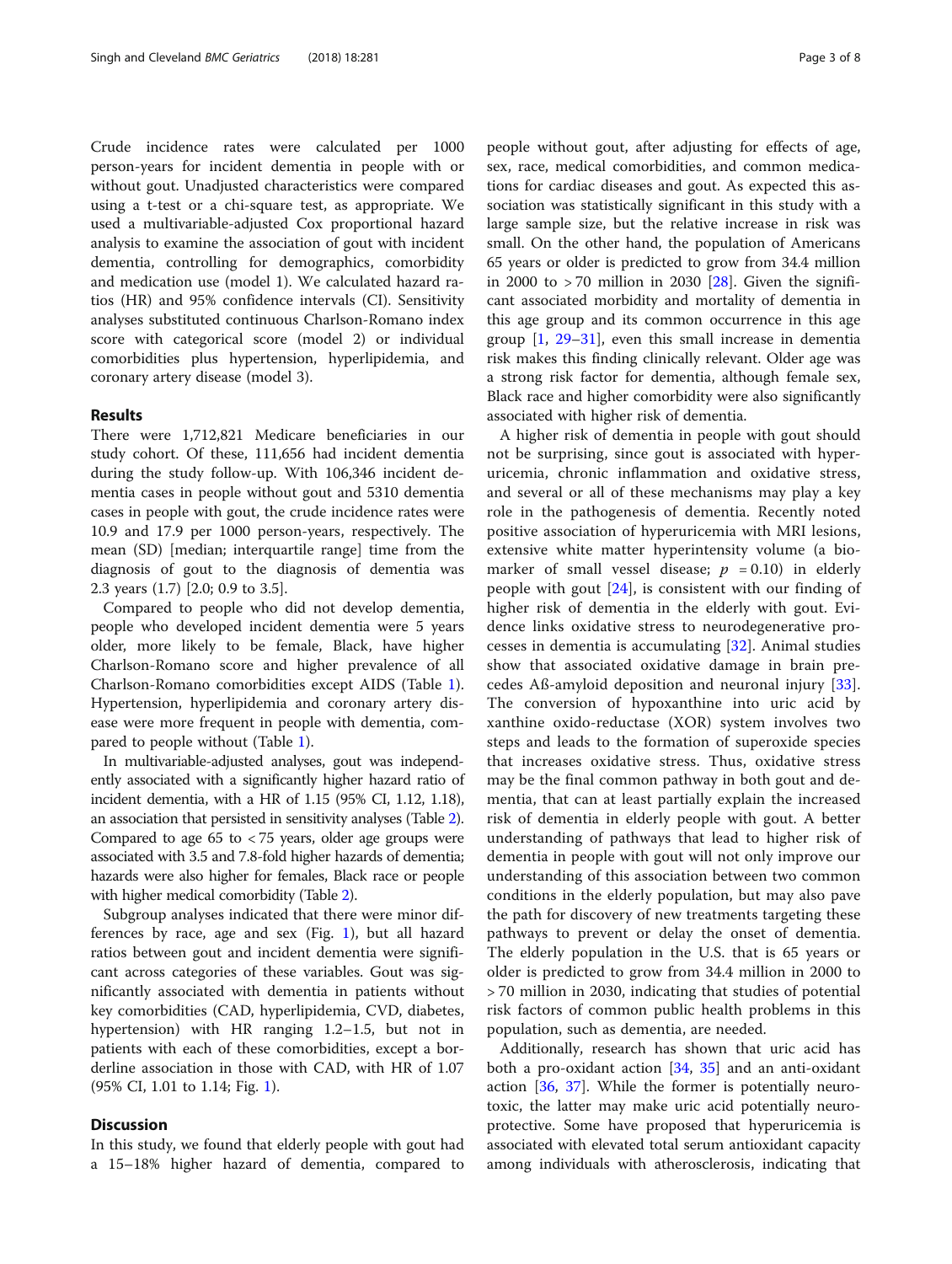# <span id="page-3-0"></span>**Table 1** Demographic and clinical characteristics of beneficiaries who developed incident dementia<sup>a</sup>

|                                  | All beneficiaries | Incident Dementia <sup>a</sup> during the follow-up | <i>p</i> -value |          |
|----------------------------------|-------------------|-----------------------------------------------------|-----------------|----------|
|                                  |                   | No                                                  | Yes             |          |
| Total, N (beneficiaries)         | 1,712,821         | 1,601,165                                           | $111,656^b$     | N/A      |
| Age, mean (SD)                   | 75.2 (7.5)        | 74.9 (7.5)                                          | 80.0(7.1)       | < 0.0001 |
| Sex, N (%)                       |                   |                                                     |                 | < 0.0001 |
| Male                             | 729,781 (42.6%)   | 693,059 (43.3%)                                     | 36,722 (32.9%)  |          |
| Female                           | 983,040 (57.4%)   | 908,106 (56.7%)                                     | 74,934 (67.1%)  |          |
| Race/Ethnicity, N (%)            |                   |                                                     |                 | < 0.0001 |
| White                            | 1,476,044 (86.2%) | 1,380,894 (86.2%)                                   | 95,150 (85.2%)  |          |
| <b>Black</b>                     | 139,833 (8.2%)    | 128,824 (8.0%)                                      | 11,009 (9.9%)   |          |
| Other/unknown                    | 96,944 (5.7%)     | 91,447 (5.7%)                                       | 5497 (4.9%)     |          |
| Charlson-Romano score, mean (SD) | 1.56(2.36)        | 1.52(2.34)                                          | 2.18(2.49)      | < 0.0001 |
| Charlson-Romano score            |                   |                                                     |                 | < 0.0001 |
| 0                                | 912,029 (53.2%)   | 870,890 (54.4%)                                     | 41,139 (36.8%)  |          |
| 1                                | 174,091 (10.2%)   | 159,811 (10.0%)                                     | 14,280 (12.8%)  |          |
| $\geq$ 2                         | 626,701 (36.6%)   | 570,464 (35.6%)                                     | 56,237 (50.4%)  |          |
| Charlson-Romano comorbidities    |                   |                                                     |                 |          |
| Myocardial Infarction            | 67,609 (3.9%)     | 62,029 (3.9%)                                       | 5580 (5.0%)     | < 0.0001 |
| Heart Failure                    | 198,607 (11.6%)   | 180,109 (11.2%)                                     | 18,498 (16.6%)  | < 0.0001 |
| Peripheral vascular disease      | 164,078 (9.6%)    | 147,448 (9.2%)                                      | 16,630 (14.9%)  | < 0.0001 |
| Cerebrovascular disease          | 162,203 (9.5%)    | 142,965 (8.9%)                                      | 19,238 (17.2%)  | < 0.0001 |
| Dementia                         | 58,582 (3.4%)     | 47,204 (2.9%)                                       | 11,378 (10.2%)  | < 0.0001 |
| Chronic pulmonary disease        | 266,474 (15.6%)   | 245,787 (15.4%)                                     | 20,687 (18.5%)  | < 0.0001 |
| Connective tissue disease        | 47,610 (2.8%)     | 43,566 (2.7%)                                       | 4044 (3.6%)     | < 0.0001 |
| Peptic ulcer disease             | 32,015 (1.9%)     | 28,853 (1.8%)                                       | 3162 (2.8%)     | < 0.0001 |
| Mild liver disease               | 8437 (0.49%)      | 7918 (0.49%)                                        | 519 (0.46%)     | 0.17     |
| <b>Diabetes</b>                  | 315,236 (18.4%)   | 289,481 (18.1%)                                     | 25,755 (23.1%)  | < 0.0001 |
| Diabetes with end organ damage   | 92,786 (5.4%)     | 84,100 (5.3%)                                       | 8686 (7.8%)     | < 0.0001 |
| Hemiplegia                       | 13,668 (0.80%)    | 11,972 (0.75%)                                      | 1696 (1.5%)     | < 0.0001 |
| Renal failure/disease            | 58,438 (3.4%)     | 53,802 (3.4%)                                       | 4636 (4.2%)     | < 0.0001 |
| Any tumor, leukemia, or lymphoma | 172,705 (10.1%)   | 160,676 (10.0%)                                     | 12,029 (10.8%)  | < 0.0001 |
| Moderate or severe liver disease | 1969 (0.11%)      | 1852 (0.12%)                                        | 117 (0.10%)     | 0.30     |
| Metastatic cancer                | 17,879 (1.0%)     | 17,113 (1.1%)                                       | 766 (0.69%)     | < 0.0001 |
| <b>AIDS</b>                      | 546 (0.03%)       | 519 (0.03%)                                         | 27 (0.02%)      | 0.14     |
| Hypertension                     | 823,180 (48.1%)   | 754,449 (47.1%)                                     | 68,731 (61.6%)  | < 0.0001 |
| Hyperlipidemia                   | 597,299 (34.9%)   | 554,334 (34.6%)                                     | 42,965 (38.5%)  | < 0.0001 |
| Coronary artery disease          | 299,331 (17.5%)   | 273,719 (17.1%)                                     | 25,612 (22.9%)  | < 0.0001 |

SD standard deviation, N/A not applicable

Bold represents statistical significance, with a  $P$ -value < 0.05

<sup>a</sup>Incident dementia defined as the occurrence of two claims at least four-weeks apart with ICD-9-CM codes, 290.xx, 294.1x, or 331.2, with baseline 365 days without any claim for dementia

<sup>b</sup>Met eligibility criteria and did not have dementia in the baseline 365-day period

hyperuricemia may be a compensatory mechanism to counteract oxidative damage related to atherosclerosis and aging in humans [\[38\]](#page-7-0). However, most evidence points to hyperuricemia being a risk factor for cardiovascular

disease [[39](#page-7-0)–[42\]](#page-7-0). It is possible that the association of hyperuricemia with cardiovascular disease is due to concomitant oxidative stress (a hypothesis that remains to be proven), which is implicated in the pathogenesis of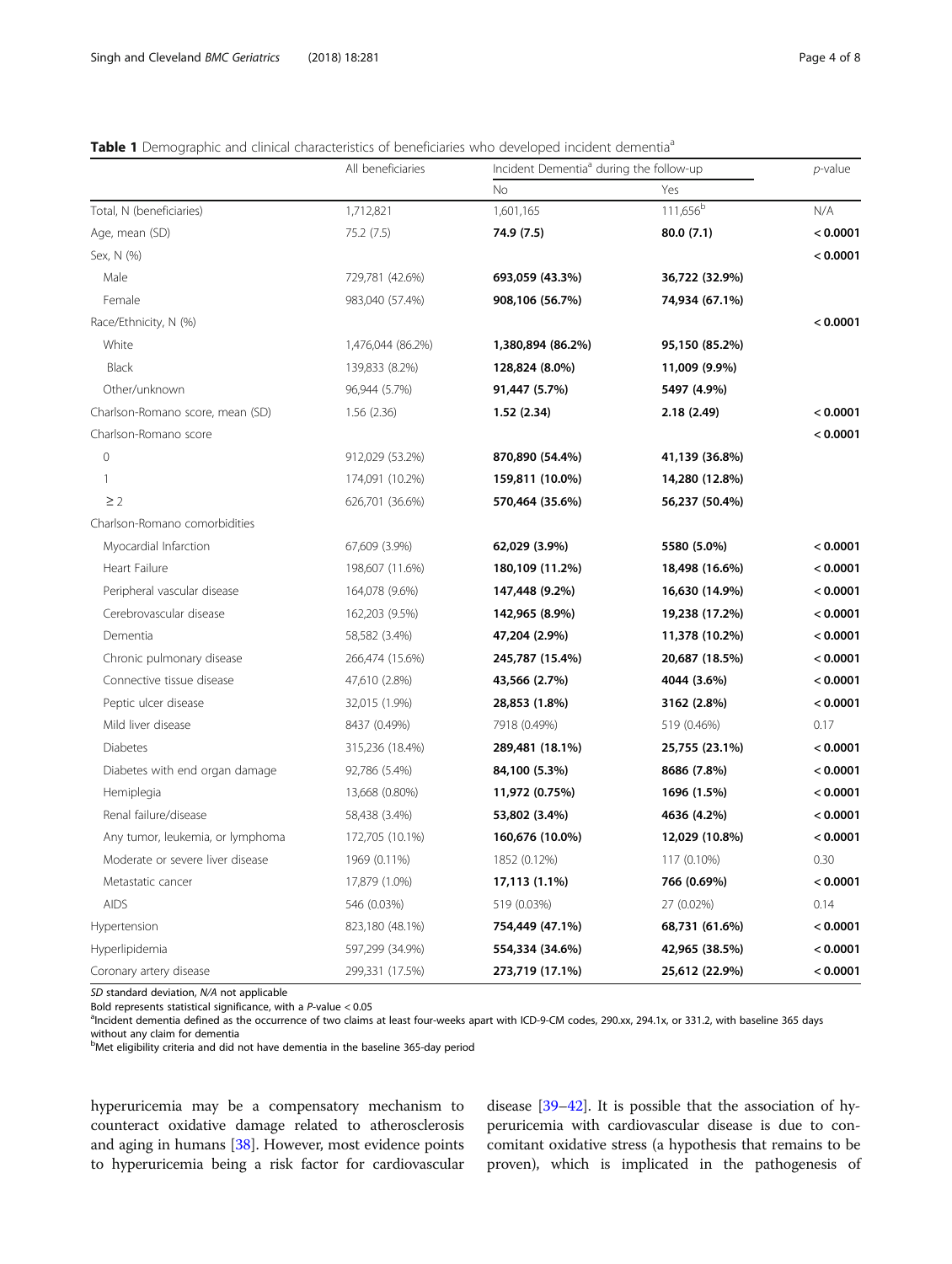|                                           | Multivariable-adjusted (Model 1) <sup>a</sup> |            | Multivariable-adjusted<br>(Model $2)^a$ |            | Multivariable-adjusted<br>(Model 3) <sup>a</sup> |            |
|-------------------------------------------|-----------------------------------------------|------------|-----------------------------------------|------------|--------------------------------------------------|------------|
|                                           | HR (95% CI)                                   | $P$ -value | HR (95% CI)                             | $P$ -value | HR (95% CI)                                      | $P$ -value |
| Age (in years)                            |                                               |            |                                         |            |                                                  |            |
| $65 - 75$                                 | Ref                                           |            | Ref                                     |            | Ref                                              |            |
| $75 - $85$                                | 3.53 (3.48, 3.58)                             | < 0.0001   | 3.49 (3.44, 3.54)                       | < 0.0001   | 3.35 (3.30, 3.40)                                | < 0.0001   |
| $\geq 85$                                 | 7.81 (7.68, 7.95)                             | < 0.0001   | 7.75 (7.62, 7.88)                       | < 0.0001   | 6.80 (6.68, 6.92)                                | < 0.0001   |
| Sex                                       |                                               |            |                                         |            |                                                  |            |
| Male                                      | Ref                                           |            | Ref                                     |            | Ref                                              |            |
| Female                                    | 1.34 (1.32, 1.36)                             | < 0.0001   | 1.33 (1.31, 1.34)                       | < 0.0001   | 1.26 (1.25, 1.28)                                | < 0.0001   |
| Race                                      |                                               |            |                                         |            |                                                  |            |
| White                                     | Ref                                           |            | Ref                                     |            | Ref                                              |            |
| Black                                     | 1.29 (1.26, 1.32)                             | < 0.0001   | 1.33 (1.30, 1.35)                       | < 0.0001   | 1.24 (1.22, 1.27)                                | < 0.0001   |
| Other                                     | $0.87$ $(0.85, 0.89)$                         | < 0.0001   | $0.89$ (0.87, 0.92)                     | < 0.0001   | 0.85(0.82, 0.87)                                 | < 0.0001   |
| Charlson-Romano score,<br>per unit change | 1.16(1.15, 1.16)                              | < 0.0001   | N/A                                     |            | N/A                                              |            |
| Charlson-Romano score                     |                                               |            |                                         |            |                                                  |            |
| $\mathbf{0}$                              | N/A                                           |            | Ref                                     |            | N/A                                              |            |
|                                           |                                               |            | 1.72 (1.68, 1.75)                       | < 0.0001   |                                                  |            |
| $\geq$ 2                                  |                                               |            | 2.17 (2.14, 2.19)                       | < 0.0001   |                                                  |            |
| Gout                                      | 1.15 (1.12, 1.18)                             | < 0.0001   | 1.17 (1.14, 1.20)                       | < 0.0001   | 1.17(1.14, 1.21)                                 | < 0.0001   |

<span id="page-4-0"></span>Table 2 Association of gout and other potential risk factors with incident dementia in adults 65 years or older

 $N/A$  not applicable, HR hazard ratio, CI confidence interval, Ref referent category<br>Bold represents statistical significance, with a P-value < 0.05

Bold represents statistical significance, with a P-value < 0.05<br>ªModel 1 included Charlson-Romano score as a continuous variable; Model 2 replaced it with categorized Charlson-Romano score; and Model 3 replaced it with each of the 17 Charlson-Romano comorbidities plus hypertension, hyperlipidemia, and coronary artery disease. All models were also adjusted for medications for cardiovascular diseases (statins, beta-blockers, diuretics, ACE-inhibitors) and for urate-lowering therapies for gout (allopurinol, febuxostat)

dementia [\[32,](#page-7-0) [43,](#page-7-0) [44](#page-7-0)], or due to its association with other cardiovascular disease risk factors [[45\]](#page-7-0).

We found that gout was associated with a significantly increased risk of dementia in people without each of the common comorbidities, CAD, hyperlipidemia, CVD, diabetes, or hypertension. On the other hand, gout was not associated with dementia risk in in the presence of any of these comorbidities. This is an interesting finding from the subgroup analyses and novel, to our knowledge. Whether this indicates that the key pathways of disease causation in dementia differ based on the presence/absence of these conditions or that gout only imparts the dementia risk in the absence of these conditions, remains to be seen. This finding needs to be reproduced in other elderly cohorts.

Our study has several limitations that must be considered while interpreting findings. Our findings are from a representative elderly population, 65 years or older, and therefore, findings should not be generalized to younger populations. Several limitations are related to claims data we used. Despite the use of a valid diagnostic code algorithm to identify people with dementia, our study findings are at the risk of non-differential misclassification bias, since the measurement error in dementia diagnosis (study outcome) is unlikely to have differed by the exposure (gout) status. This may have biased the results towards the null, making these results conservative estimates. Dementia diagnosis was not based on diagnostic criteria, MMSE scores, or magnetic resonance imaging (MRI) characteristics, since these data are not available in Medicare claims. Availability of such data could have allowed additional insights into the observed association and possibly reduced the misclassification bias. Due to an observational study design, residual confounding is possible; we included several potential confounders and covariates to reduce the confounding bias. A delay or failure of diagnosis of dementia may have occured if people with symptoms of dementia were late or fail to seek medical help. A surveillance bias in people diagnosed with gout for other chronic conditions such as dementia may have led to a higher rate of the diagnosis of dementia to some extent. However, there are no previous known associations of gout with dementia and on the contrary some studies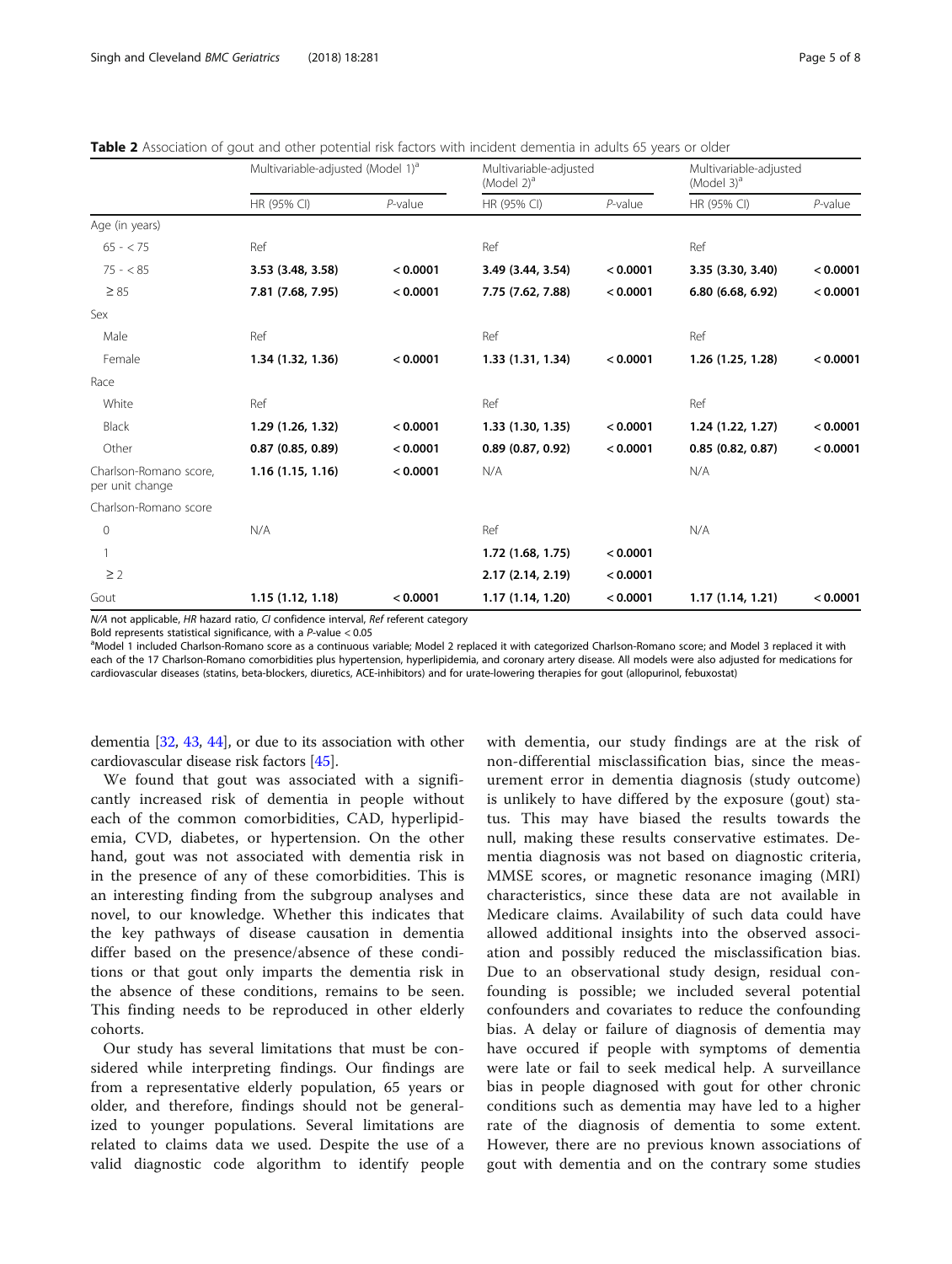previously showed hyperuricemia (a cardinal feature of gout) to be associated with a lower risk of dementia [[22,](#page-7-0) [23\]](#page-7-0), making this surveillance bias unlikely. Medicare data does not include body mass index data, which limited our ability to account for the role that obesity may play in this relationship, or whether general versus abdominal obesity differs in their effect on the noted association. The lack of the availability of laboratory data in the Medicare claims limited our ability to further investigate whether the noted association was mediated by hyperuricemia, chronic inflammation and/or oxidative stress associated with gout. This question needs further study with different study design and data source. A study of dementia subtypes was outside the scope of this study, and needs to be addressed with future studies. Study strengths included a large sample size, robustness of findings in

sensitivity analyses and use of a U.S. representative population of the elderly.

# **Conclusions**

In conclusion, we found that gout was independently associated with a 15–18% higher hazard of dementia in the elderly. This increased risk might be due to the effects of hyperuricemia, oxidative stress, and/or inflammation. Future studies should also explore whether interventions targeting these can ameliorate this increased risk.

#### Abbreviations

ACE inhibitor: Angiotensin converting enzyme inhibitor; CMS: Centers for Medicare and Medicaid Services; ICD-9-CM: International Classification of Diseases, ninth revision, common modification; IRB: Institutional Review Board; STROBE: Strengthening of Reporting in Observational studies in Epidemiology; UAB: University of Alabama at Birmingham

<span id="page-5-0"></span>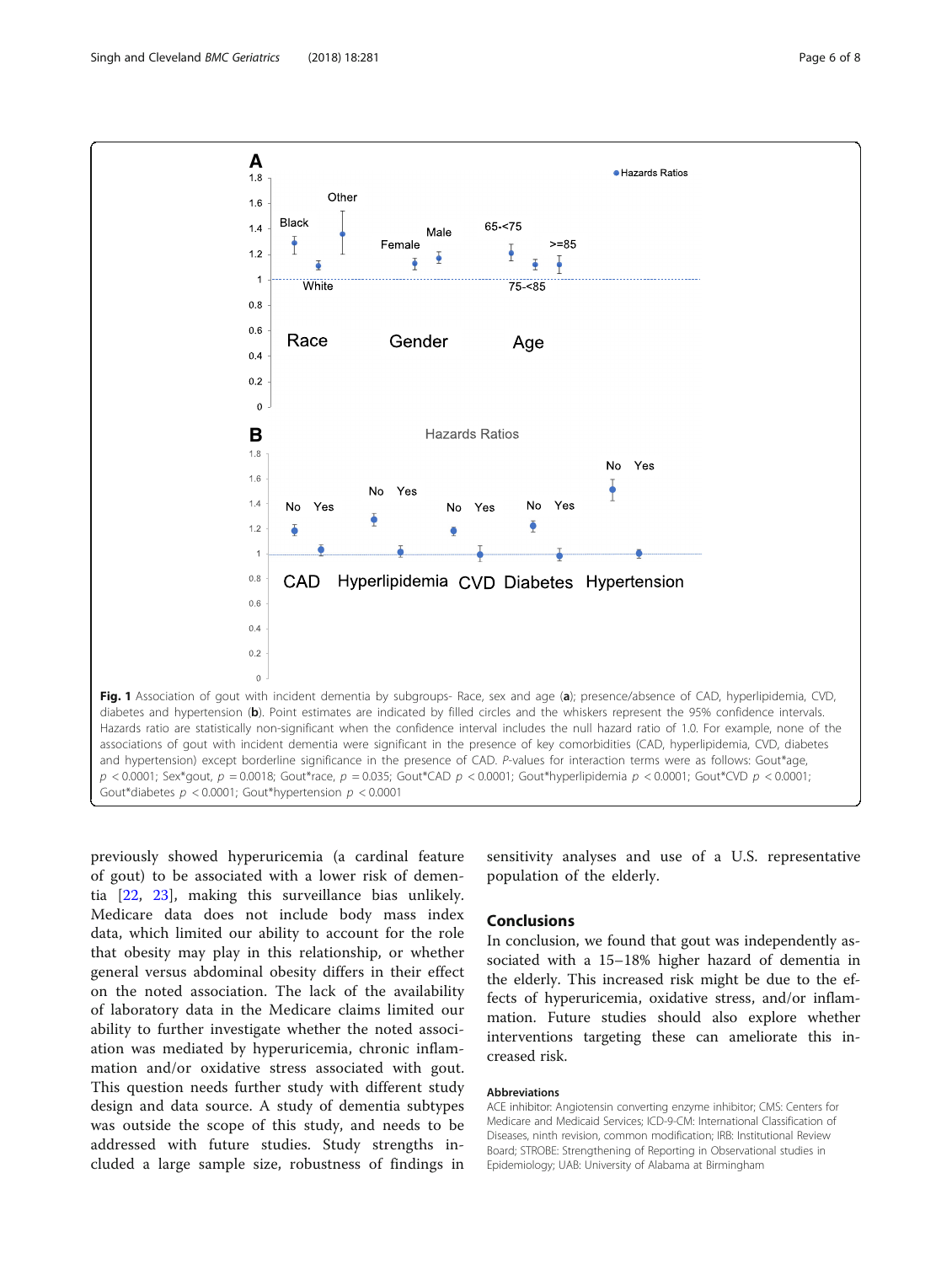## <span id="page-6-0"></span>Acknowledgements

We thank Dr. Jeffrey Curtis of the UAB Division of Rheumatology, who permitted us to re-use the 5% Medicare data. We thank patients at the University of Alabama gout clinic for asking us questions about comorbidities of gout and whether gout may be related to their other conditions, which prompted us to ask this question. These data were presented as a poster presentation at the 2018 American College of Rheumatology (ACR) Annual meeting at Chicago, IL, USA. Therefore, some of the text of the study abstract was included in and published as part of our presented abstract at this meeting.

#### Funding

This material is the result of work supported by research funds from the Division of Rheumatology at the University of Alabama at Birmingham and the resources and use of facilities at the Birmingham VA Medical Center, Birmingham, Alabama, USA. The funding body did not play any role in design, in the collection, analysis, and interpretation of data; in the writing of the manuscript; and in the decision to submit the manuscript for publication.

#### Availability of data and materials

The provider of the data, Centers for Medicaid and Medicare (CMS) data warehouse, does not allow us to publicly deposit datasets according to the data use agreement, in accordance with patient privacy and confidentiality rules. We will make data available to colleagues, after appropriate approvals from the Institutional Review Boards and Centers for Medicare and Medicaid services (CMS) data warehouse have been obtained.

#### Authors' contributions

JAS developed study concept and design, study protocol, obtained funding and provided administrative, technical or material support reviewed and interpreted all results and drafted the manuscript. JDC acquired and programmed all data, performed statistical analyses, interpreted results and performed critical revision of the manuscript for important intellectual content. Both authors read and approved the final manuscript.

#### Ethics approval and consent to participate

The University of Alabama at Birmingham's Institutional Review Board approved this study and waived the need for informed consent for this database study. All investigations were conducted in conformity with ethical principles of research.

#### Consent for publication

Not applicable

#### Competing interests

JAS has received consultant fees from Crealta/Horizon, Fidia, UBM LLC, Medscape, WebMD, the National Institutes of Health and the American College of Rheumatology. JAS owns stock options in Amarin pharmaceuticals, Inc. JAS is a member of the Veterans Affairs Rheumatology Field Advisory Committee. JAS is the editor and the Director of the UAB Cochrane Musculoskeletal Group Satellite Center on Network Meta-analysis. JAS served as a member of the American College of Rheumatology's (ACR) Annual Meeting Planning Committee (AMPC) and Quality of Care Committees, the Chair of the ACR Meet-the-Professor, Workshop and Study Group Subcommittee and the co-chair of the ACR Criteria and Response Criteria subcommittee. JAS is a member of the executive of OMERACT, an organization that develops outcome measures in rheumatology and receives arms-length funding from 36 companies. DC has no conflicts to declare. There are no non-financial competing interests for any of the authors.

## Publisher's Note

Springer Nature remains neutral with regard to jurisdictional claims in published maps and institutional affiliations.

#### Author details

<sup>1</sup>Medicine Service, Birmingham VA Medical Center 700 19th St S, Birmingham, AL 35233, USA. <sup>2</sup>Department of Medicine at School of Medicine, University of Alabama at Birmingham, 1720 Second Ave. South, Birmingham, AL 35294-0022, USA. <sup>3</sup>Division of Epidemiology at School of Public Health, University of Alabama at Birmingham, 1720 Second Ave.

South, Birmingham, AL 35294-0022, USA. <sup>4</sup>University of Alabama at Birmingham, Faculty Office Tower 805B, 510 20th Street S, Birmingham, AL 35294-0022, USA.

#### Received: 15 March 2018 Accepted: 6 November 2018 Published online: 14 November 2018

#### References

- 1. Dementia and Alzheimer's leading cause of death in England and Wales. [https://www.theguardian.com/society/2016/nov/14/dementia-and](https://www.theguardian.com/society/2016/nov/14/dementia-and-alzheimers-leading-cause-of-death-england-and-wales)[alzheimers-leading-cause-of-death-england-and-wales](https://www.theguardian.com/society/2016/nov/14/dementia-and-alzheimers-leading-cause-of-death-england-and-wales). Accessed 10 Nov 2018.
- 2. Dubois B, Picard G, Sarazin M. Early detection of Alzheimer's disease: new diagnostic criteria. Dialogues Clin Neurosci. 2009;11(2):135–9.
- 3. Tombaugh TN, McIntyre NJ. The mini-mental state examination: a comprehensive review. J Am Geriatr Soc. 1992;40(9):922–35.
- 4. Reisberg B, Ferris SH, de Leon MJ, Crook T. The global deterioration scale for assessment of primary degenerative dementia. Am J Psychiatry. 1982;139(9):1136–9.
- 5. Feldman HH, Jacova C, Robillard A, Garcia A, Chow T, Borrie M, Schipper HM, Blair M, Kertesz A, Chertkow H. Diagnosis and treatment of dementia: 2. Diagnosis. CMAJ. 2008;178(7):825–36.
- 6. Erkinjuntti T. Clinical criteria for vascular dementia: the NINDS-AIREN criteria. Dementia. 1994;5(3–4):189–92.
- 7. Dubois B, Feldman HH, Jacova C, Dekosky ST, Barberger-Gateau P, Cummings J, Delacourte A, Galasko D, Gauthier S, Jicha G, et al. Research criteria for the diagnosis of Alzheimer's disease: revising the NINCDS-ADRDA criteria. Lancet Neurol. 2007;6(8):734–46.
- 8. Humpel C, Hochstrasser T. Cerebrospinal fluid and blood biomarkers in Alzheimer's disease. World J Psychiatry. 2011;1(1):8–18.
- 9. Humpel C. Identifying and validating biomarkers for Alzheimer's disease. Trends Biotechnol. 2011;29(1):26–32.
- 10. Aguero-Torres H, Fratiglioni L, Guo Z, Viitanen M, von Strauss E, Winblad B. Dementia is the major cause of functional dependence in the elderly: 3 year follow-up data from a population-based study. Am J Public Health. 1998;88(10):1452–6.
- 11. Banerjee S, Smith SC, Lamping DL, Harwood RH, Foley B, Smith P, Murray J, Prince M, Levin E, Mann A, et al. Quality of life in dementia: more than just cognition. An analysis of associations with quality of life in dementia. J Neurol Neurosurg Psychiatry. 2006;77(2):146–8.
- 12. Bunn F, Burn AM, Goodman C, Rait G, Norton S, Robinson L, Schoeman J, Brayne C. Comorbidity and dementia: a scoping review of the literature. BMC Med. 2014;12:192.
- 13. Johnson NB, Hayes LD, Brown K, Hoo EC, Ethier KA, Centers for Disease C, Prevention. CDC National Health Report: leading causes of morbidity and mortality and associated behavioral risk and protective factors--United States, 2005-2013. MMWR Suppl. 2014;63(4):3–27.
- 14. Prince M, Bryce R, Albanese E, Wimo A, Ribeiro W, Ferri CP. The global prevalence of dementia: a systematic review and metaanalysis. Alzheimers Dement. 2013;9(1):63–75 e62.
- 15. Launer LJ, Andersen K, Dewey ME, Letenneur L, Ott A, Amaducci LA, Brayne C, Copeland JR, Dartigues JF, Kragh-Sorensen P, et al. Rates and risk factors for dementia and Alzheimer's disease: results from EURODEM pooled analyses. EURODEM incidence research group and work groups. European studies of dementia. Neurology. 1999;52(1):78–84.
- 16. Afsar B, Elsurer R, Covic A, Johnson RJ, Kanbay M. Relationship between uric acid and subtle cognitive dysfunction in chronic kidney disease. Am J Nephrol. 2011;34(1):49–54.
- 17. Cicero AF, Desideri G, Grossi G, Urso R, Rosticci M, D'Addato S, Borghi C, Brisighella Heart Study G. Serum uric acid and impaired cognitive function in a cohort of healthy young elderly: data from the Brisighella study. Intern Emerg Med. 2015;10(1):25–31.
- 18. Perna L, Mons U, Schottker B, Brenner H. Association of cognitive function and serum uric acid: are cardiovascular diseases a mediator among women? Exp Gerontol. 2016;81:37–41.
- 19. Verhaaren BF, Vernooij MW, Dehghan A, Vrooman HA, de Boer R, Hofman A, Witteman JC, Niessen WJ, Breteler MM, van der Lugt A, et al. The relation of uric acid to brain atrophy and cognition: the Rotterdam scan study. Neuroepidemiology. 2013;41(1):29–34.
- 20. Beydoun MA, Canas JA, Dore GA, Beydoun HA, Rostant OS, Fanelli-Kuczmarski MT, Evans MK, Zonderman AB. Serum uric acid and its